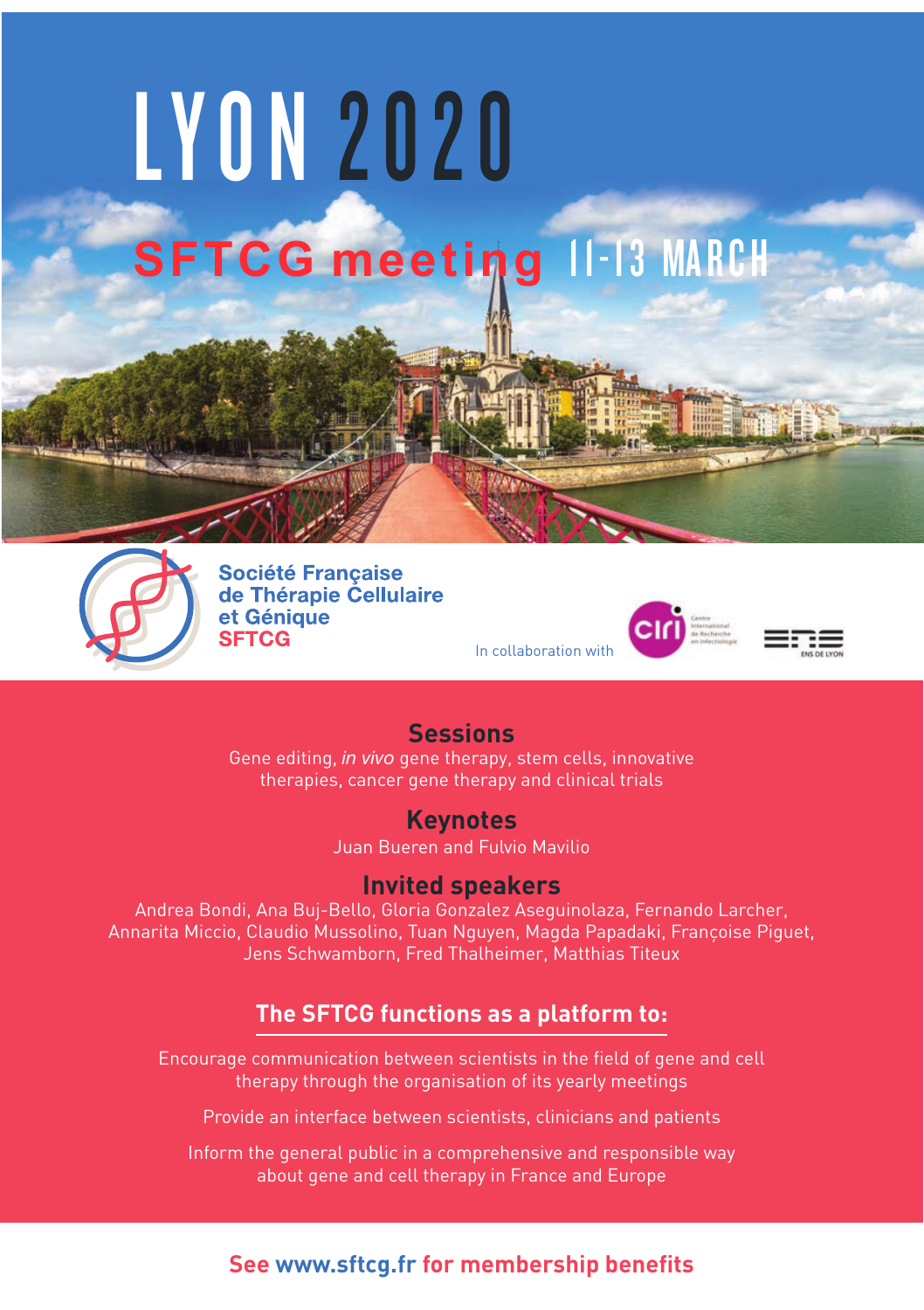

# **Annual congress of SFTCG** Ecole normale supérieure de Lyon, France **11-13 March, 2020**

| <b>Wednesday 11 March</b> |                                                      |
|---------------------------|------------------------------------------------------|
| 13h30                     | <b>Registration</b>                                  |
| 14h00                     | <b>Opening Key Note</b>                              |
|                           | Inv01 Fulvio Mavillo, Audentes Therapeutics          |
| 14h45-16h45               | <b>Session 1 Gene Editing in gene therapy</b>        |
|                           | Inv02 Claudio Mussolino, Freiburg University,        |
|                           | Inv03 Fernando Larcher, Ciemat/Ciberer, Madrid       |
|                           | Inv04 Annarita Miccio, Imagen, Paris                 |
|                           |                                                      |
|                           | 2/3 selected abstracts                               |
| 15h45-16h15               | <b>Coffee break</b>                                  |
| 16h15-18h15               | Session 2 In vivo gene therapy                       |
|                           |                                                      |
|                           | Inv05 Gloria Aseguinolaza, CIMA, Pamplona            |
|                           | Inv06 Ana Buj Bello, Geneton, Evry                   |
|                           | Inv07 Fred Thalheimer, Paul Elrich Institute, Langen |
|                           |                                                      |
|                           | 2 selected abstracts                                 |
| 18h30                     | <b>Welcome reception and Posters</b>                 |

| <b>Thursday 12 March</b> |                                                                                                                                                             |
|--------------------------|-------------------------------------------------------------------------------------------------------------------------------------------------------------|
| 9h00-11h00               | <b>Session 3 Stem cells and IPS</b>                                                                                                                         |
|                          | <b>Inv08 Luc Douay, EryPharm, Paris</b><br>Inv09 Pierre Savatier, Stem Cell and Brain Research<br>Institute, Lyon<br>Inv10 Christelle Monville, Istem, Evry |
|                          | 2 selected abstracts                                                                                                                                        |